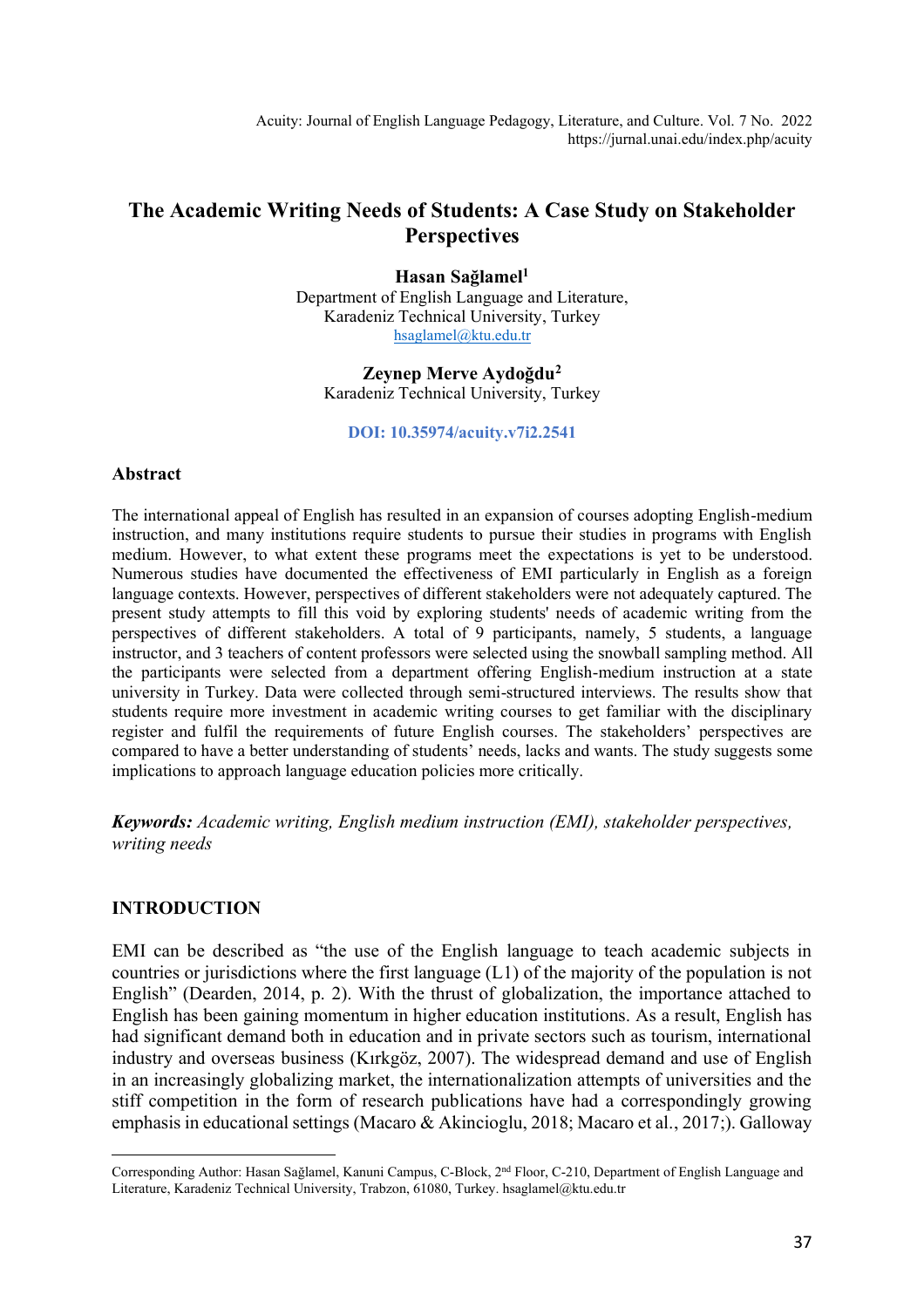et al. (2017) explain EMI as an opportunity to 'to kill two birds with one stone' (p. 6). Even though these developments make EMI appealing especially with reference to its triggering of 'global competitiveness' (Kim, Kweon, & Kim, 2016), not all stakeholders are equally receptive to EMI instruction (Ekoç, 2018) as such instruction brings substantial challenges (Yıldız, Soruç & Griffiths, 2017). Therefore, the effectiveness of EMI was called into question in many studies (Aslan, 2017; Bozdoğan & Karlıdağ, 2013; Ekoç, 2018; Karakaş, 2016, 2019; Kılıçkaya, 2006; Kırkgöz, 2009; Sert, 2008; Yıldız, Soruç, & Griffiths, 2017; Zaif, Karapınar, & Yangın Eksi, 2017).

Previous studies into the effectiveness of English medium instruction have yielded conflicting findings, and Selvi (2014, p. 133) explains the multifaceted nature of the role of EMI through the metaphor of a pendulum, which "oscillat[es] between national ideas and bilingual ideals". The manifestations of incompatible perspectives are apparent in studies exploring perception or performance. In the one camp, we see the findings pointing to the positive effects of EMI instruction. Zaif, Karapınar, & Yangın Eksi (2017), for instance, compared the performance of students who were taking courses either in their L1 or in English. The two groups did not show a significant difference regarding the medium of instruction. However, when the university entrance examination scores of students placed in the lowest and highest quartiles were compared, a significant difference in favour of the EMI was observed. Similarly, Sert's (2008) study drew a comparison of EMI, English aided instruction, and Turkish medium instruction. Gathering data from 527 undergraduate students and 87 instructors, the study concluded that EMI was the most effective medium considering skills development. In the other camp, however, several challenges were noted, resulting in Turkish lecturers' unfavourable views. Kılıçkaya (2006), for instance, found that instructors in a Turkish EMI context held more favourable dispositions towards Turkish as an instructional medium. Similarly, research examining students' perspective indicated some challenges of EMI including linguistic challenges, challenges related to the instructors' proficiency and effectiveness of courses (Ekoç, 2018; Yıldız, Soruç, & Griffiths, 2017); challenges in the comprehension of content and disciplinary register (Bozdoğan & Karlıdağ, 2013; Yıldız, Soruç, & Griffiths, 2017); incongruence between the disciplinary requirements and what is taught (Kırkgöz, 2009); a lack of coherence at the macro policy level (Kırkgöz, 2009). Since such challenges are context specific, there is a pressing need to understand the context in which EMI is delivered. What might contribute to our understanding at this stage might be the perceptions of stakeholders who are most affected by the medium of instruction. Therefore, lending a sympathetic ear to voices of different stakeholders might prove to be enriching.

English has reached a considerable interest and speeded up among European higher education institutions that focus on internalization. These developments have not gone unnoticed in Turkey. As Cosgun & Hasırcı (2017) noted: "EMI is a growing phenomenon in Turkey similar to the other part of the world" (p. 12). As a manifestation of the rising interest, many universities in Turkey started the provide EMI. Students from different educational backgrounds enrol in universities, and universities require either Turkish or English (100% or 30%) as their medium of instruction (Ekoç, 2018). Figures from Arık and Arık's (2014) study reveal that 20% of all undergraduate programs execute EMI at varying degrees. However, students' scores from the Student Selection and Replacement Centre (OSYM), which is a high stakes test determining the programmes they are able to enrol, do not demonstrate their writing proficiency. Due much to the washback effect of the examination-driven system, a considerable number of enrolling students' performance in productive language skills especially in writing and speaking is not at a desired level. Many universities, therefore, require their students to have or develop a mastery of the English language before taking departmental courses. This lack of emphasis on productive language skills makes these programs' tasks more demanding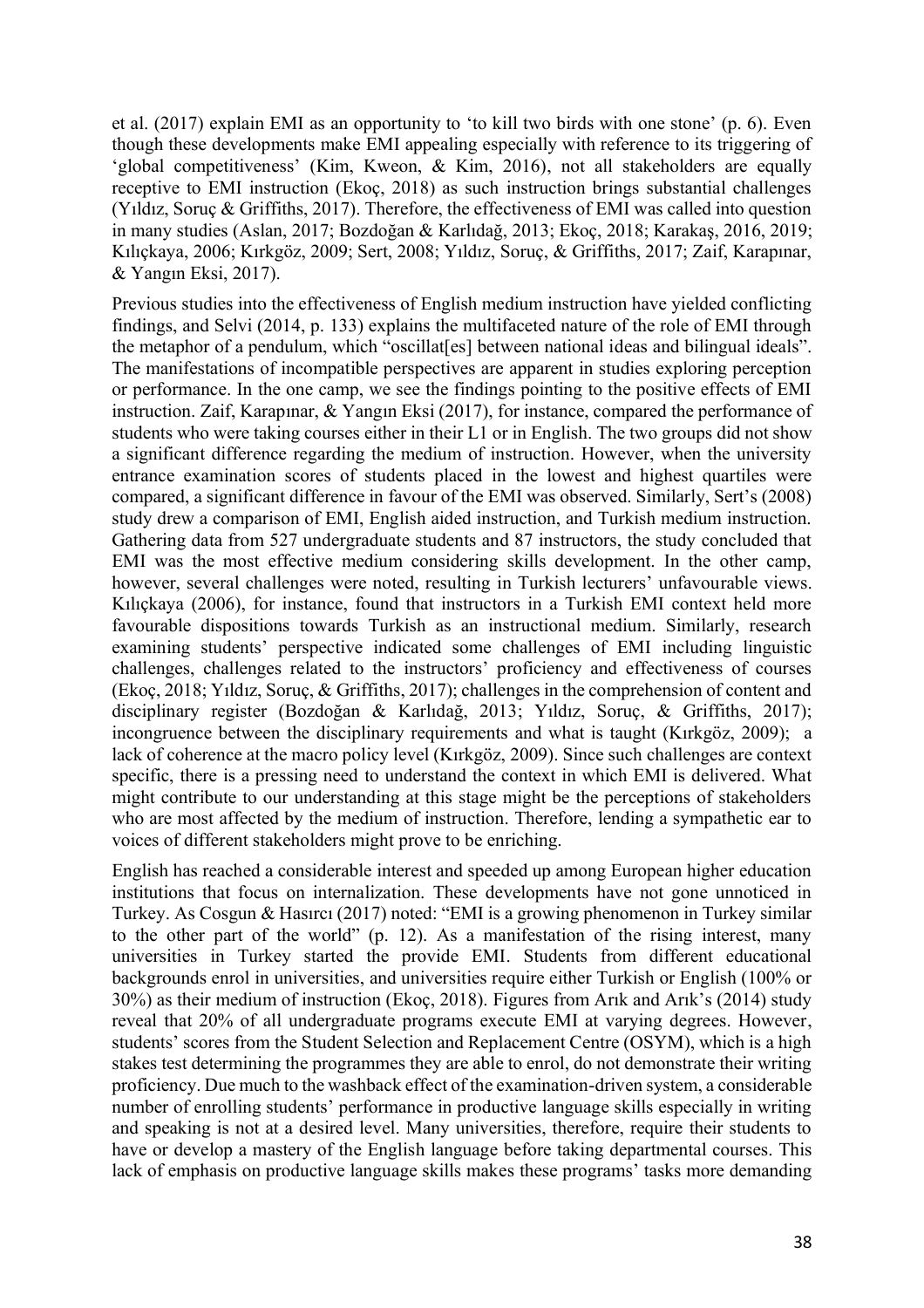as the possibility of a mismatch between different language skills increases. Therefore, understanding the students' needs in productive skills is critical. It is thought that understanding these needs from the perspectives of different stakeholders could give a better picture of the reality, providing multifaceted snapshots of individuals' beliefs. To address such a critical need, this study aims to find out the academic writing needs, wants and lacks of the students enrolled in a Civil Engineering Department. To achieve such an aim, stakeholder perspectives will be brought together to have a deeper understanding of the academic writing practices in EMI settings. Doing so will help us understand the practices of delivery and implications for teaching and learning.

Academic writing has received considerable attention in different disciplines. The premium placed on academic writing courses is evident in the integration of EMI courses which are expected to be of significance for students to become professionals on discipline-specific writing (Lillis & Turner, 2001). Despite such growing attention and substantial focus, academic writing investments have not always proved to be rewarding. For instance, the impact of a onesemester program was examined to see how effective the academic writing instruction in an L2-medium university was (Storch, 2009). It was found that after a one-semester period the students improved their writing skills particularly with reference to idea development and structure even though no progress was observed in accuracy. In another study, Kılıc (2018) revealed the perceptions of students, instructors, and professors on students' needs for contentbased academic writing and the education that they have received in a preparatory school. It was found that the writing instruction offered in preparatory school and required disciplinary competencies were not congruent. Given that many factors might play a role in the effectiveness of EMI, identification of perspectives regarding the implementation of EMI might be helpful to determine and develop students' language proficiency (Cosgun & Hasırcı, 2017).

A great many learners in EFL writing contexts require practice and experience to produce texts with appropriate register and rhetorical genres (Grabe, 2001), which might be frustrating for those who do not feel competent enough (Hyland, 2002). Therefore, developing familiarity with the conventions of the target language community or acculturation to disciplinary-specific context might bring difficulties (Hyland, 2013). Since content professors expect learners to be armed with at least a modest degree of background, their reactions towards students' writing could be discouraging. As a result, it is likely that some students fall behind their expected progress and fail to socialize in the discourse conventions of the target linguistic and/or disciplinary community.

## **Research Questions**

## **According to the stakeholders (students, language instructor, content professors) included in the study,**

- 1) What are the academic writing needs of students enrolled in EMI programs?
- 2) What are the academic writing lacks of students enrolled in EMI programs?
- 3) What are the academic writing wants of students enrolled in EMI programs?

#### **METHODS**

This study employs a case-study methodology. Case-studies attempt to explore the complexities of events by elaborating on the details of an event, person or group, and the interrelationships of cause-effect and variables (Çepni, 2018). To gather data, semi-structured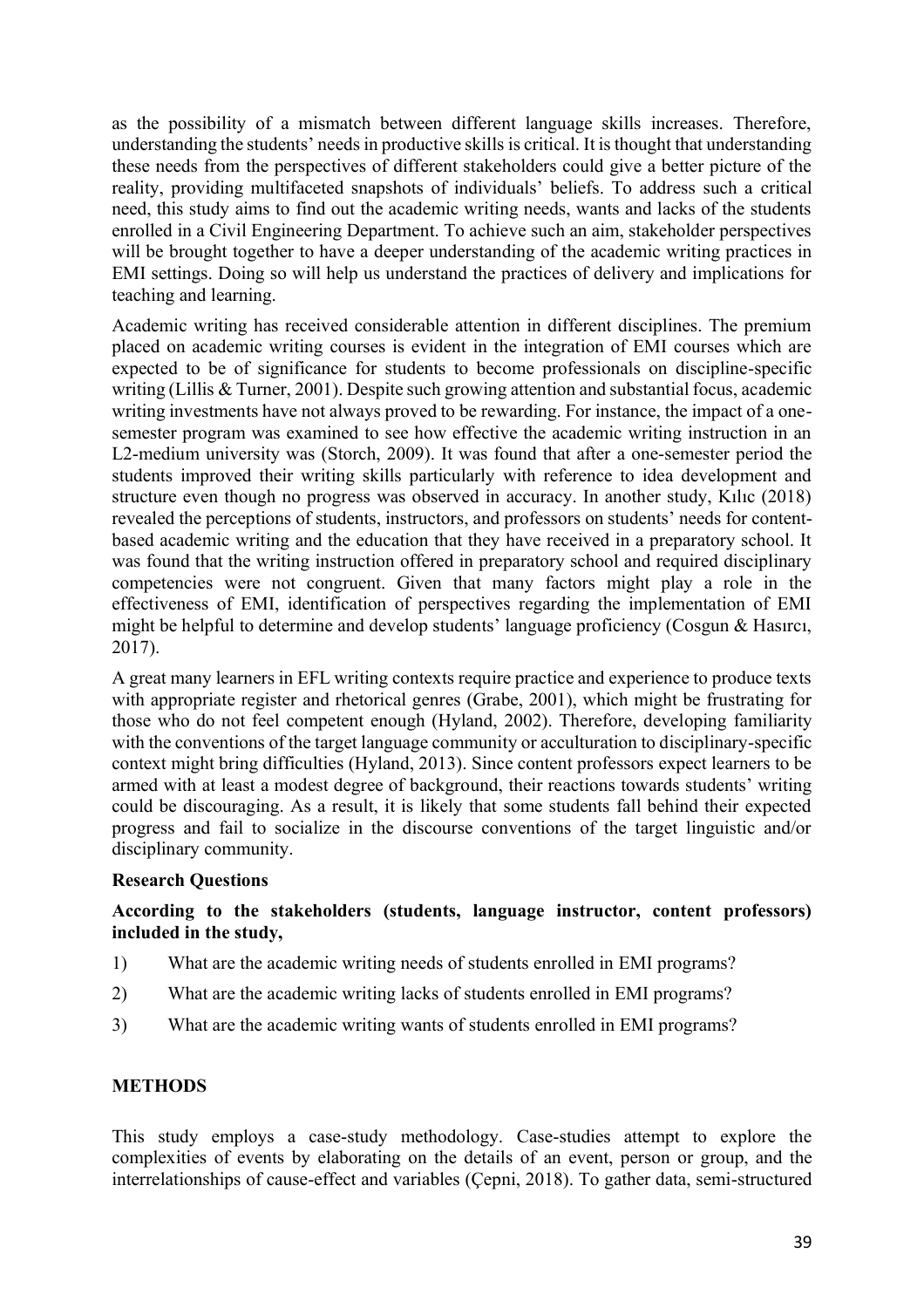interviews were conducted on a voluntary basis. The interviews consisted of a demographic part which contains some background questions related to respondents. The questions addressed to the faculty and students were adapted by Kılıç (2018). All participants responded to the questions in Turkish, which is the mother tongue of all participants. Data were collected by using a voice record with the consent of the participants, and all answers were translated and transcribed into English by the researcher.

#### **Research design**

Qualitative research designs are mostly used for the sake of comprehending natural contexts, subjective opinions and personal feelings within a typically small group of respondents (Dörnyei, 2007). Since the study aimed to understand stakeholders' perspectives of academic writing needs, a qualitative research design was considered suitable for the purposes of the study. The data gathered were divided into different and related categories, themes and patterns (Creswell, 2014) in order to develop an understanding of the respondents. After their transcripts were made by the researchers, the key terms were coded in light of research questions. The InVivo coding method (Saldana, 2013) was used for coding the data.

## **Participants**

To have a better representation of reality, 9 participants who are in a stakeholder position were chosen from a department whose language of instruction was 100% English. These participants represent different roles, 5 students, one language teacher who is teaching those students in a prep program, and 3 content professors teaching at the Department of Civil Engineering. A snowball sampling procedure was followed. All students were enrolled in the preparatory school and were taking writing courses at the time of data collection. The content professors were all male, and they reported that they had a teaching experience ranging from 13 to 26 years. Thirdly, one female instructor from preparatory school was also selected with snowball sampling. The instructor reported that she had been teaching for 18 years. All participants chosen were well-informed of the study.

## **RESULTS & DISCUSSION**

The results of the data obtained from the students, course instructor and content professors were analysed, and the analyses are provided respectively.

## **Students' Perceptions**

*Students' Motivation for EMI:* Four of the students (n=4) replied that the reason behind their departmental choice is their desire to work abroad. They claimed that in a globalizing world, English is required by companies and helps them to reach more resources, so it is a must for them to learn. S3, for instance, said that "*In most of the companies, they are not even asking us if we know or not, they are accepting us as if we are professionals (in English) which we should be."* A similar sentiment echoed in S5's excerpt: *"One of the biggest advantages for me is*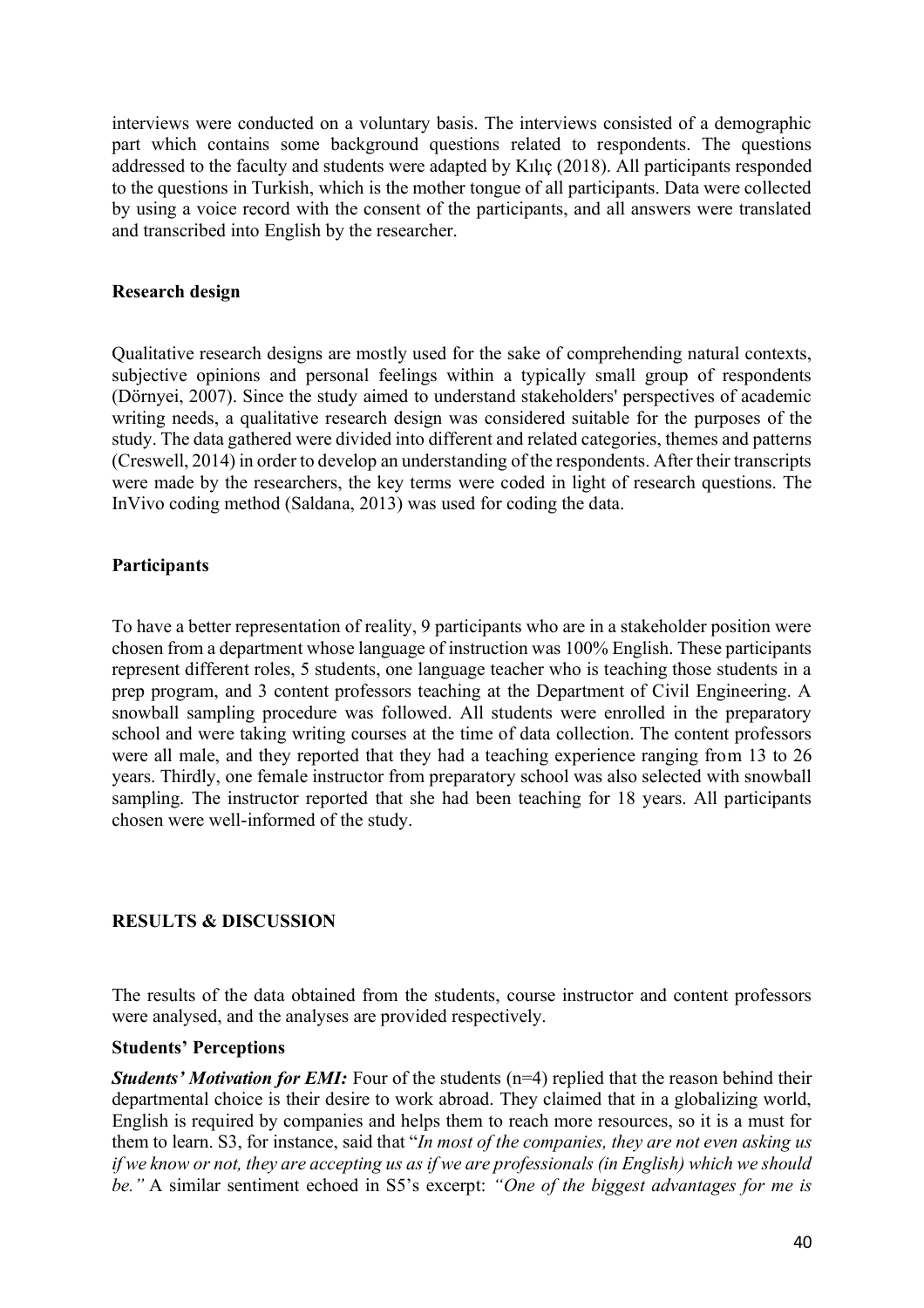*when I start to pursue my career. English terms will not surprise me and will not be a trouble for me. ...It is not important which department I pick; I want to have an education in preparatory school first."* Besides being a requirement for employment and career situations, English has a salient place as it is the language of science. This is made explicit by S2: *"English is the language of science now, and if we want to reach more resources, we need to learn it."*  As students mentioned, English has its own place in Turkey in many fields, for both governmental and non-governmental organizations such as education, industry, tourism, and business (Kırkgöz, 2007). Its de facto use in various domains alone encourages many learners to become well-prepared for this reality.

*Students' Investments in the Preparatory Program:* To achieve their desires, students get considerable support from educational institutions. They told that they had considerably developed their writing in the preparatory school. Since the majority of students enrol in the department with insufficient English writing competence, in general they were satisfied with their progress. Their satisfaction is evident in the following excepts:

*"Developed a lot! After seeing tons of grammar rules, structures, usages of the words, there was a significant process on writing"* (S1)

*"I was even not A1; I was really terrible at English … In the middle of the year, I was really good because we were doing a lot of writing assignments during the classes"* (S4)

*"I was literally zero, and always asking myself why I am here."* (S5)

However, their reported progress was not commensurate with their preparedness for departmental courses. It can be seen from the findings that what they learnt were mostly types of essays and paragraphs, not much related to their department. For example, S2 pointed to the need for departmental courses: *"They taught us fundamental structures like grammar and other rules, but not business English or something related to our department."* while another learner said that: *"We learnt the most basic ones like types of essays and paragraphs." S5.* The learners taking the writing courses do not seem to have a proper degree of writing self-efficacy. It could be attributed to the students' limited exposure to L2 writing practice. Writing is a neglected skill in the students' previous language experience (Altınmakas & Bayyurt, 2019), and due much to the negative washback of the exam-driven system in Turkey, it does not get the due respect it deserves. What is more is that, when the students cannot establish a connection between the departmental courses and the preparatory program, connecting the dots might appear more difficult for them. Such a need for a seamless transition seems to be evident about the perceived need for vocabulary. Without a wide range of vocabulary, learners many not exhibit their potential and might be discouraged from using and learning the language effectively (Richards & Renandya, 2002). Since the participants highlight the need to be equipped with departmental vocabulary, they did not seem to be self-confident about their language development. Inadequate technical vocabulary of students is likely to curb their efforts in departmental courses, and insufficient knowledge of specialist vocabulary is also highlighted in previous studies (Chang, 2010; Evans & Morrison, 2011).

*Learning Content-Based Writing Skills:* The issue of learning content-based writing skills is another issue the respondents were asked to elaborate on. A majority of the students (n=4) reported that it would be really better if they had a chance to receive that kind of education, so they would not be that unfamiliar with the terms and writing conventions of their department. The following excerpts bear testimony to the students' expectancies:

*"Learning something related to my department can be really great. We are always dealing with terms in verbal classes and this is really making things harder because you do not have a*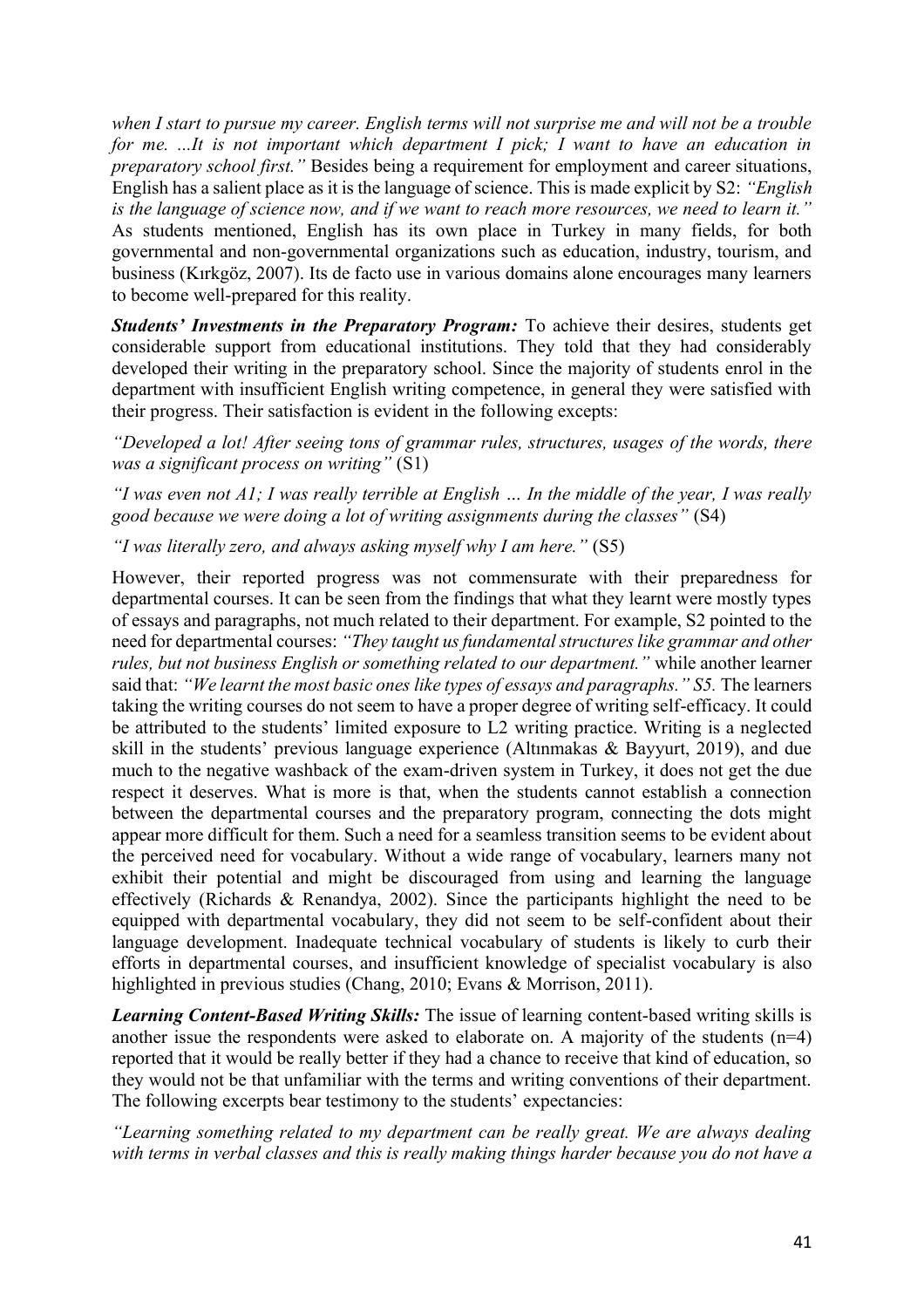*chance to guess them, either you know them or fail. In some exams, they ask us to describe some structures related to the classes, and most of my friends are failing."* (S1)

*"If we learnt more terms or topics related to our department, we would be definitely better now."* (S5)

One of the students (S4), however, reported that, it would be really hard for them to do that at the very beginning of the preparatory year:

*"It sounds good, but if we had a chance to pick, I will not do that. The main reason is even though learning how to write papers related to my department sounds good, it still feels like so hard to learn. For me, learning the things related to construction is already so hard, but also writing about them can be really troublesome."* (S4). Since some students were A1 at the beginning of the preparatory year, it would be not easy for them to comprehend the advanced writing skills well. Such a move by the respondent is in line with the principles of pedagogy. The investment in content-based instruction should start at a level when learners feel confident. As Wong & Wu (2011) noted, poor proficiency learners who are exposed to EMI education are not likely to demonstrate success in content knowledge as their L1 counterparts.

Writing in different genres: It can be seen from the findings where participants were asked about learning how to write in different genres, students reported that it would be great and beneficial so much for them right now. For example, S5 responded that: "*It would be better for us to learn actually. Now, they (the department) are asking us to write our reports in English, or giving us some assignments related to our topics which require English as well, so it would be really better for us. We would be well-prepared."* As mentioned above, students want to become more well-prepared and more familiar with the terms as such familiarity will help them not only for the language aspect but also for the content aspects.

*Familiarity with the academic vocabulary:* Even though the students reported considerable progress, voices remarking several self-perceived weaknesses were apparent. These weaknesses are related to relatively poor writing background and lack of content-based vocabulary/terms teaching. For instance, Student 1, 4 and 5 addressed the need for contentspecific vocabulary development. The following words were reported by S5: *"I was quite good at writing, especially at the end. I am reading a lot, and I guess it helped me a bit. Still there are some unfamiliar terms/expressions/structures to me…".* Even though they had made great progress in preparatory school, a substantial progress with reference to discipline-specific vocabulary needs was still necessary. Such need for department-specific words push learners to reconsider their investment in language learning. In the absence of department-specific satisfactory returns, the picture of effectiveness does not seem to be complete.

When the respondents were asked about their adequate familiarity with the academic vocabulary, majority of them reported that they do not have it especially for two different reasons. The first one is, they are not studying enough on it: *"I do not have it, but it is some problem coming from myself. I have some classmates who are really good at English, I am not studying enough."* (S5)

*"I do not have enough, because I am only studying exam-focused and lots of my friends are doing the same as well. Before we take an exam, we memorize everything, and after the exam we forget because we are not practicing again."* (S4)

The second reason is, the respondent claimed that they will learn more and more in the coming years by being exposed and repeating content-based terms in the classroom: *"For now, I do not have it. Most probably we will be better after the third grade."* (S3)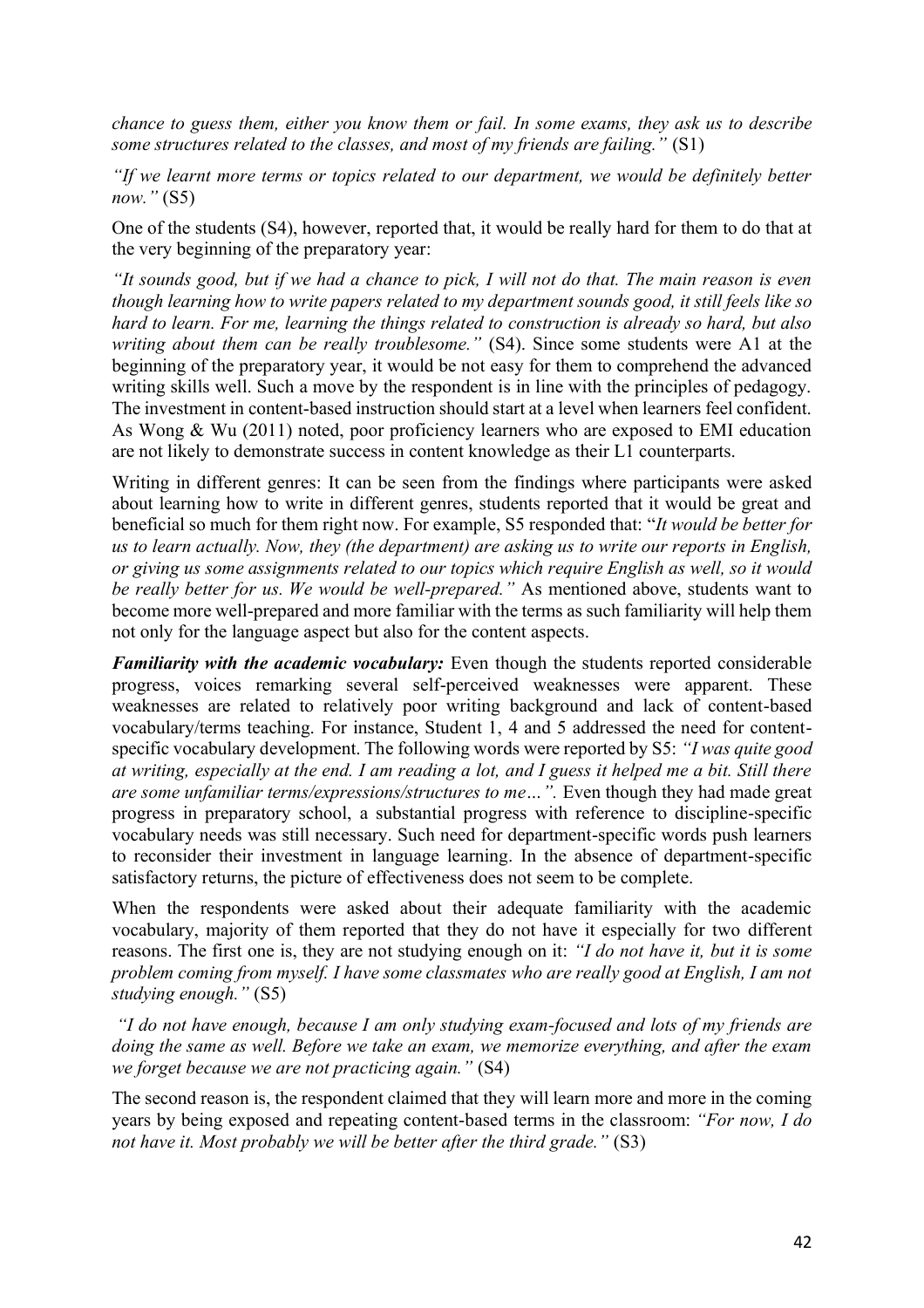*Solutions for writing improvement:* Majority of the students noted that doing extensive reading, e.g., reading content-based articles, and doing more writing assignments could promote their writing and vocabulary skills. However, as students have noted, their investment in writing is less likely to have satisfactory returns at the end of the day. For instance, S1 pointed out that *"For writing, we are mostly dealing with numbers, so we need to write as much as we can.*" while another student writing development could come with extensive reading: *"For writing, we need a wide range of vocabulary knowledge, before that we need ideas, a good idea that we can think about within details. For the sake of doing these all, we need to search, we need to read more* ... ... " (S3). It appears from students' excerpts that having field-specific assignments that could trigger them to read and write more might be one of the possible solutions for them to learn more vocabulary and practice writing structures as well as getting new insights.

## **Language Instructor's Perspective**

Data obtained from language teacher's interviews reveal some information related to the students' progress at different times of the year. The instructor said that even though they were definitely not good at the very beginning, with the tasks, and, most importantly, students' efforts, the majority of them got better at the end. The reason is most of the students are coming from different numerical sections, and they did not spend much effort and started from zero. However, at the end of the year, they got better after following a process-writing procedure. For example, the instructor said: *"I think they got so much better, because we are starting with paragraphs, giving them feedback and this contributed a lot I think. Because they are seeing their mistakes and after that I am showing them how to do it better.* "Apart from the process approach, genre-based structures proved to be useful. This is evident in the following words: "*Since I am teaching them basic English, I am showing them how to write e-mail, and some formal structures, but none of them are related to their own department actually.*" When providing reasons for teaching English that is not geared towards students' departments, the instructor claimed that: *"We found different types of paragraphs related to the students' departments. It was really hard for the teachers here since we are not familiar with the academic vocabulary/terms related with students' departments."* Tailoring the English courses according to the students' majors requires training teachers for different content-specific Englishes. Since English teachers are not trained to do so, except for individual attempts, such an expectation does not seem to be realistic.

The instructor pointed out that it could be really useful to each them discipline-specific writing even though it does not appear to be a realistic expectation for students with poor linguistic skills: *"As I mentioned before, it can be really so beneficial for students when they can receive some help from the departments."* As the term "content-based" suggests, teaching with this method might give students new insights about the way of using language. That is, students are assisted not only in comprehending the language skills but also in the subject-specific topics at the same time.

Students' familiarity with the academic vocabulary knowledge: When the teacher was asked if students have adequate familiarity with the content-based academic vocabulary, she mentioned that they actually do not have it and said: *"They learn the department-specific terms after they start taking departmental courses."* Since the majority of the students come to the preparatory school with a beginner level of English, it is not easy for them to comprehend and put low frequency words or department-specific terms into practice. That content-based instruction requires a proper degree of language background not only on the part of the students but also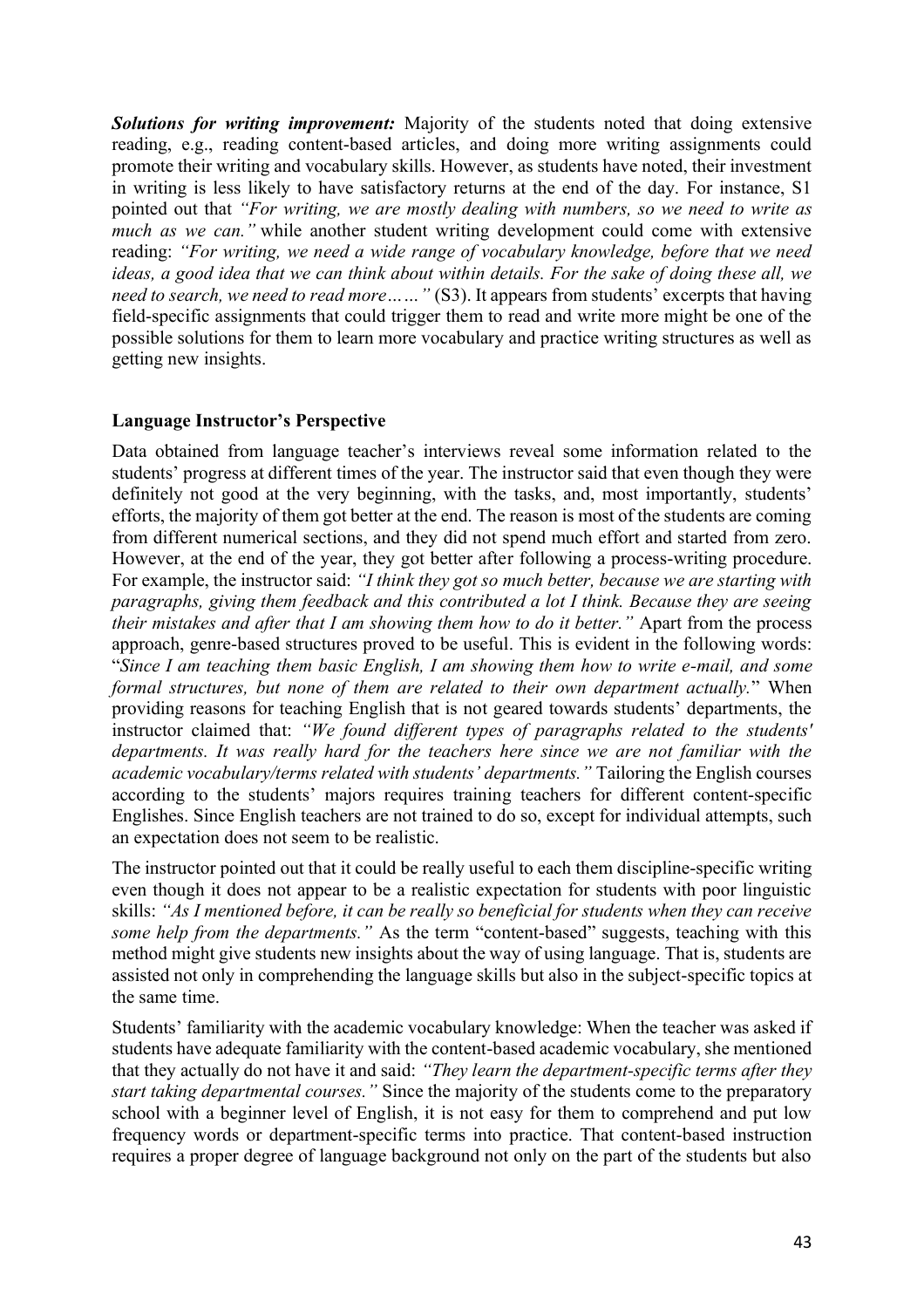on the content-teachers' perspective is supported in the documented literature (Dearden, 2014; Vu & Burns, 2014).

When the participant was asked about the possible solutions for improving the academic vocabulary, she claimed that working in tandem with related departments can be one of the possible solutions. Through such collaborations, the instructors will have more insights about the related departments and know what they actually want them to learn and expect from students, and said: *"It may work better if we could cooperate with the related departments, for example receiving help from the lecturers in related departments, we can create different student clubs and teach them what they need."* Also, one of the possible solutions is reading. The instructor claimed that students' need to do theme-based reading and said: *"They need to learn as much as they can, like different articles related to their subjects."* As the instructor suggests, there is a great link between reading and learning vocabulary. Also, vocabulary knowledge has one of the majority roles in the success of having good language skills and language competence (Laufer, Elder, Hill, & Congdon, 2004). To achieve this, reading is one of the essential parts.

Lastly, when the respondent was asked about ideas on EMI, she said it was very beneficial for students: *"I think it is a great opportunity for them to develop themselves. Yes, we are teaching them English in here, but they should practice more in their daily life as well. Learning in school is never enough."* As the instructor suggested, it is a great opportunity for them to develop themselves, and they should not see this as a burden. EMI has been gaining momentum in many universities in Turkey. However, reducing the attempts to get prepared for the content specific language to schooled instruction seems not to be adequate.

## **Professors' Perspectives**

The interviews with the professors of the content courses revealed some key findings about the students' expected levels of English writing proficiency, difficulties encountered by students, and some suggested solutions to help the transition from language-focused courses to contentfocused courses less painful. The majority of the professors reported that students mostly failed to understand the classes completely. One of the professors (P2) reported that there are two main reasons for this comprehension problem: courses and students themselves. *"I am doing my best and teaching them, and they are doing their best to understand me, forcing themselves to understand. I also cannot tell you that they understand me perfectly, because even though I teach you this in Turkish, at the end of the class you cannot tell that "okay, I understand it perfectly!". So, it depends on how hardworking they are. If you are asking me how they are, I would say they are intermediate."* Therefore, even uneven scaffolding may not suffice if learners are not truly involved. Apart from commitment, as professors argued, students should benefit from more articles both in Turkish and English (P2; P3) and get familiarity with the terms even in Turkish. In a situation where such preparedness is missing, things get more demanding for students and teachers.

Difficulties students face in writing assignments: Writing in English is one of the most difficult language skills for English language beginners (Al Fadda, 2012). When respondents were asked about what difficulties students face in writing assignments, the professors mentioned problems related to correct usage of the words/terms. For instance, Professor 3 said that: *"I do give them writing assignments. But generally our students have some problem with writing, not only in English but also Turkish as well. They cannot express themselves clearly in writing and cannot use words correctly."* Since the majority of the students did not receive enough writing assignments related to their department, it is not that easy for them to express themselves clearly in a different domain. Such competence is possible when students develop some self-confidence about the content of the target discourse community. Considering all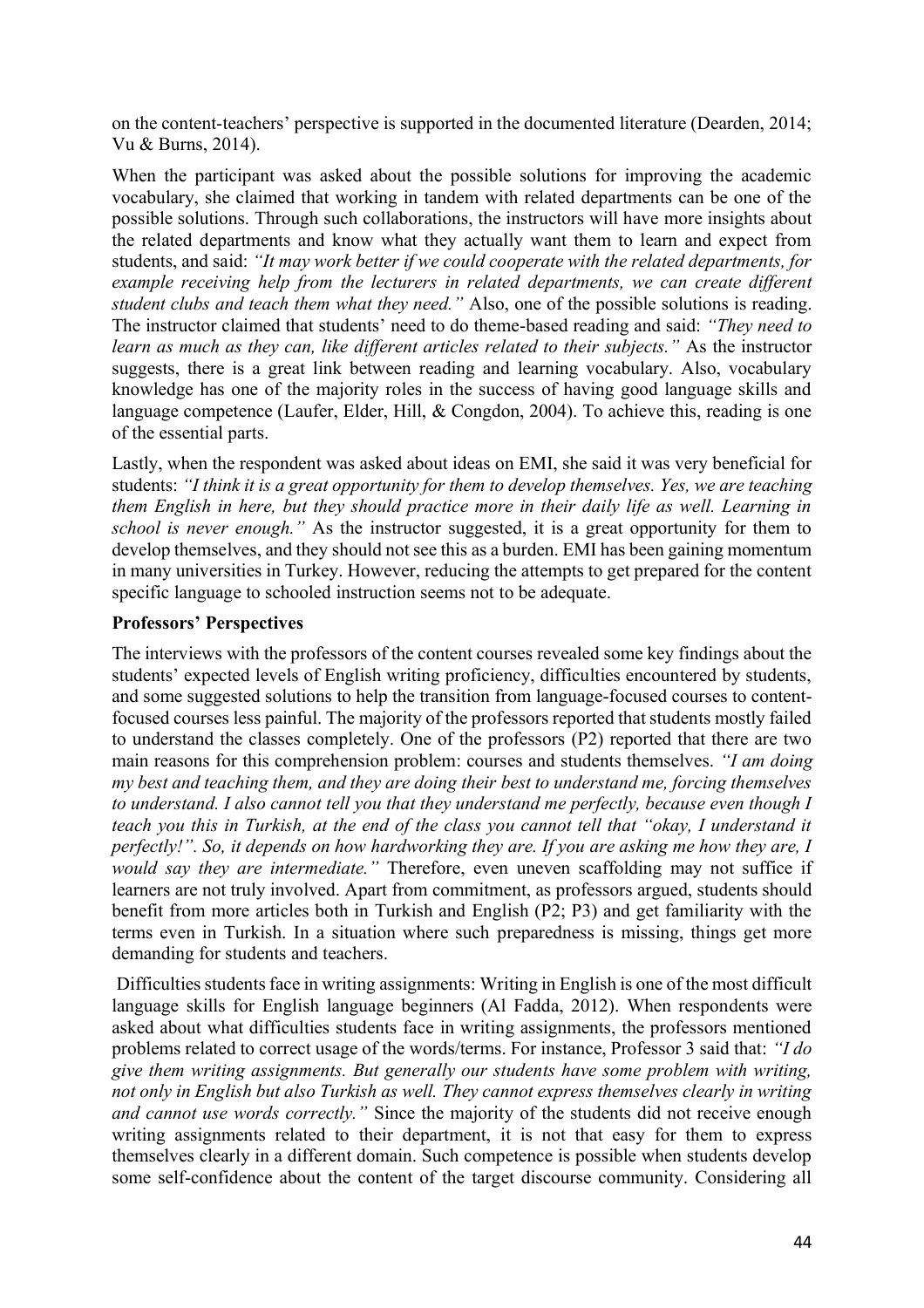these, academic writing is also a complicated process. It requires correct usage of the word in an appropriate place, a wide range of vocabulary knowledge, clear ideas about the related topic and a combination and organization of those steps in the paper (Rusinovci, 2015). Moreover, an increased awareness of the demands of the target discourse community makes it necessary for students to be patient about writing development. However, the students and the teacher of content courses need to be less ambitious to achieve such fluency.

Possible solutions for writing development: When the professors were asked about possible solutions, the majority of the professors mentioned that doing more content-based writing/reading and doing more presentation during the class can be possible solutions for problems in writing. For example, Professor 3 mentioned that: *"I think giving them assignments and asking them to present in the classroom might be useful because in this way they need to do paraphrasing. While they are preparing their presentations, they need to write carefully and express themselves clearly."* On the other hand, Professor 1 significantly mentioned that education must be in the mother language otherwise students cannot learn 100% and said that: *"I do not accept education if it is not in the mother language. It will be possible only if they can understand the other language as well as their mother language. In my opinion, the proficiency exam does not prove anything."* What he believes is, one person can only comprehend 100% in their own language especially when it comes to technical disciplines such as Civil Engineering. On the other hand, vocabulary is a serious consideration for students who are taking departmental courses. One professor (P2) stressed that the students' need to build vocabulary: "*For our department, no they are not [enough], because they ask me the meanings in the classroom and I tell them. …Because they are not checking the dictionary, they want to learn at that moment."* Since students are not familiar with the academic vocabulary sufficiently, for the sake of understanding the topic they are learning at that moment, they want to know the meanings immediately. To improve the academic vocabulary, professors (2 and 3) suggested that students should be exposed to more reading related to their department.

When expressing their complaints about students' writing, the professors (P1; P2) reported the need for genre awareness: *"While they are writing, they cannot remember the words completely which is quite normal, and they cannot remember the spelling as well. Also they do not know which word is suitable for the usage of the passage. For example, conclusions. They are thinking they should say ``result, conclusion or outcome.*" P2 pointed to the process students go through, and how their familiarity with the "Englishes" bring about a decrease of uncertainties:

*"Actually freshman students have some [problems], but it depends as well. Because there are some students who can really understand me well and give me some great feedback. When they become sophomores, complaints decrease. I believe this year it will decrease as well, but, of course, it will not disappear completely."* The introduction of theme-based vocabulary was considered a big step to mitigate the pain of transition. For instance, Professor 3 reported that: *"They should learn vocabulary first and terms related to the department. Also they should read a lot, try to understand the meanings and memorize them."* 

When citing the problems, the majority of the teachers of content courses reported that they actually do not have any information about what students learn in the preparatory program and how they learn it. Lack of cooperation with the language school was made evident in the following excerpts:

*"Actually I do not have enough information about the preparatory school, so I cannot say anything bad or good. But my students said they are actually teaching pretty well there. Last year, I was thinking that "They do not know English, how am I going to teach them?" But this year the students are better, and I believe the coming ones will be much better." (P2)*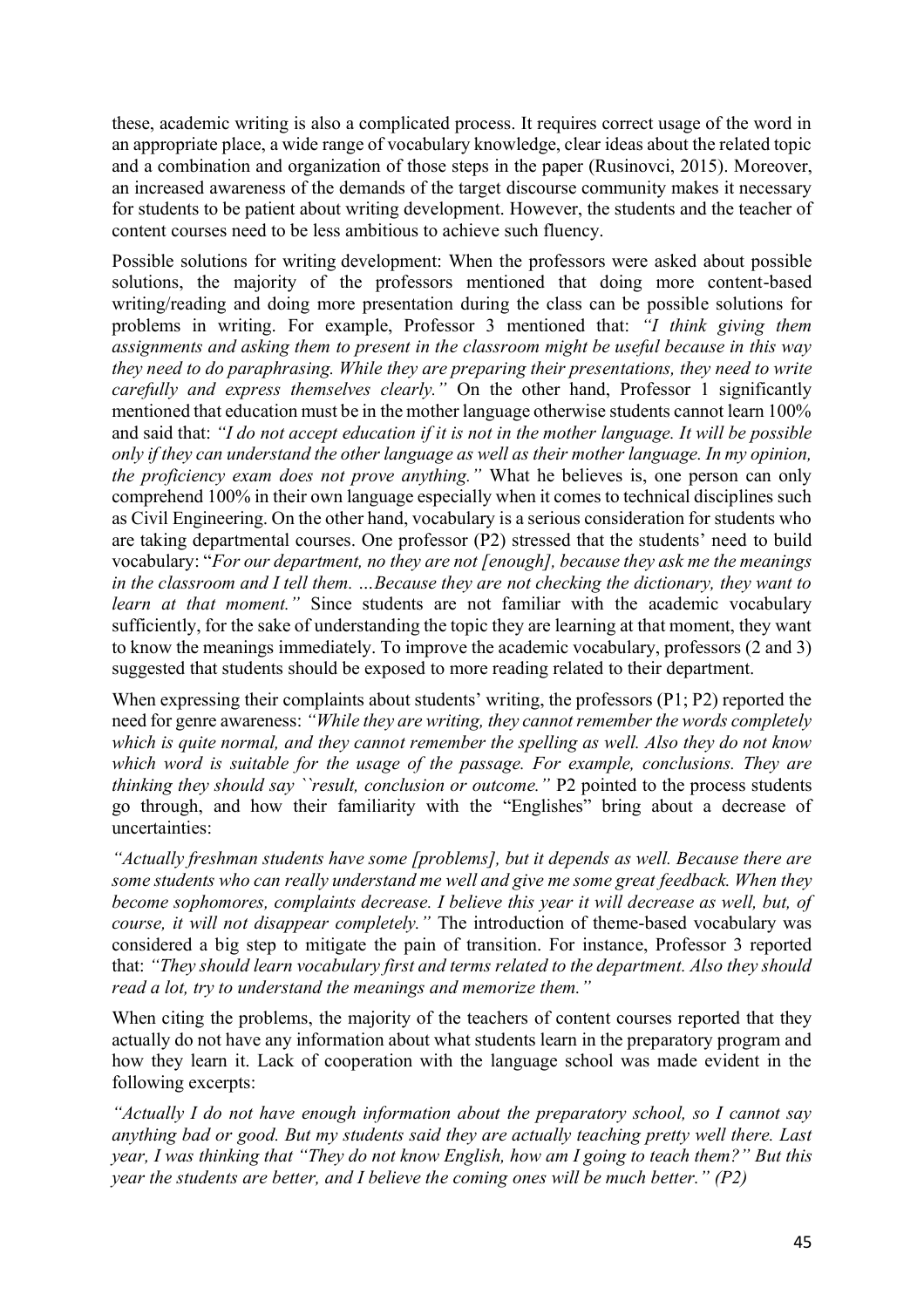*"I actually do not know much about how they are learning there. For example, the way they learn, methods, curriculum etc. But students who come here do not have very high English knowledge. I think, all in all, it depends on the student at the end." (P3)*

However, the professors of content courses reported that they would be willing to work in tandem with the preparatory school. Professor 3 reported that: *"If I have enough time, I will try to help of course."* However, one professor (P3) noted that he was against teaching them in English.

Last but not least, the participants were asked about English as a medium of instruction, and the majority of the professors reported that it is a must to learn. They explained that since we are living in a global world, we need to learn English as it is the common language as well as the language of science, just like what students mentioned before. For example, Professor 2 mentioned that: *"Since our aim is to train students at an international level, it is really a must for them to learn as many languages as possible. The biggest benefit is they can understand science works better."* Seeing English medium instruction as a manifestation of internationalization concurs with previous literature. English is growing rapidly and becoming a medium of instruction (Dearden & Macaro, 2016), attracting many international students and staff. EMI can also be applied with the aim of developing students' English proficiency so that they can run for a better position in the global industry (Sener & Erol, 2017).

When the perceptions are compared, it is significant to point out that EMI is considered a significant asset for many participants, except for a content professor who argued that education in learners' L1 should be the medium of instruction. This indicates that participants hold entrenched beliefs fuelled partly by the significant role of EMI in internationalization and attraction of a well-qualified workforce. Regarding the language needs, the participants seem to be satisfied with the "language" aspect of education, while more emphasis on content-based English instruction is expected by the students and content professors. The disjuncture between the students' language proficiency and professors' expectations is in line with the previous literature (see Harklau, 2001). Since writing development takes time, people teaching writing at different levels are expected to encounter greater challenges and be patient (Hyland, 2013). The preparatory program at this level serves as a transition period in which students should undergo acculturation to disciplinary-specific context. Focused attention, therefore, seems to be necessary for learners to address discourse-level patterns. Students' exposure and adoption to different genres is highlighted as a viable solution by all stakeholders. Moreover, reading articles and development of content-specific words are reported as working solutions to minimize the gap between the language-based and content-based instruction.

#### **CONCLUSION**

The reflections on the academic writing needs of the students from the perspectives of students themselves, a language teacher, and teachers of content courses are given. It follows from the participants' reports that students develop their English writing skills considerably in the prep programme. Specifically, they develop a proper degree of competence in paragraph and essay writing. However, these genres are not considered sufficient by the professors of content courses who expect the learners to write reports of classes/laboratory classes. As a result, after taking content courses, students' confrontation with "genuine writing practices" might make them unsettled as they are required to write for a discourse community, unlike their familiar L2 writing forms (Altınmakas & Bayyurt, 2019). Moreover, all stakeholders seem to expect students to become more well-prepared for department-specific terminology. From the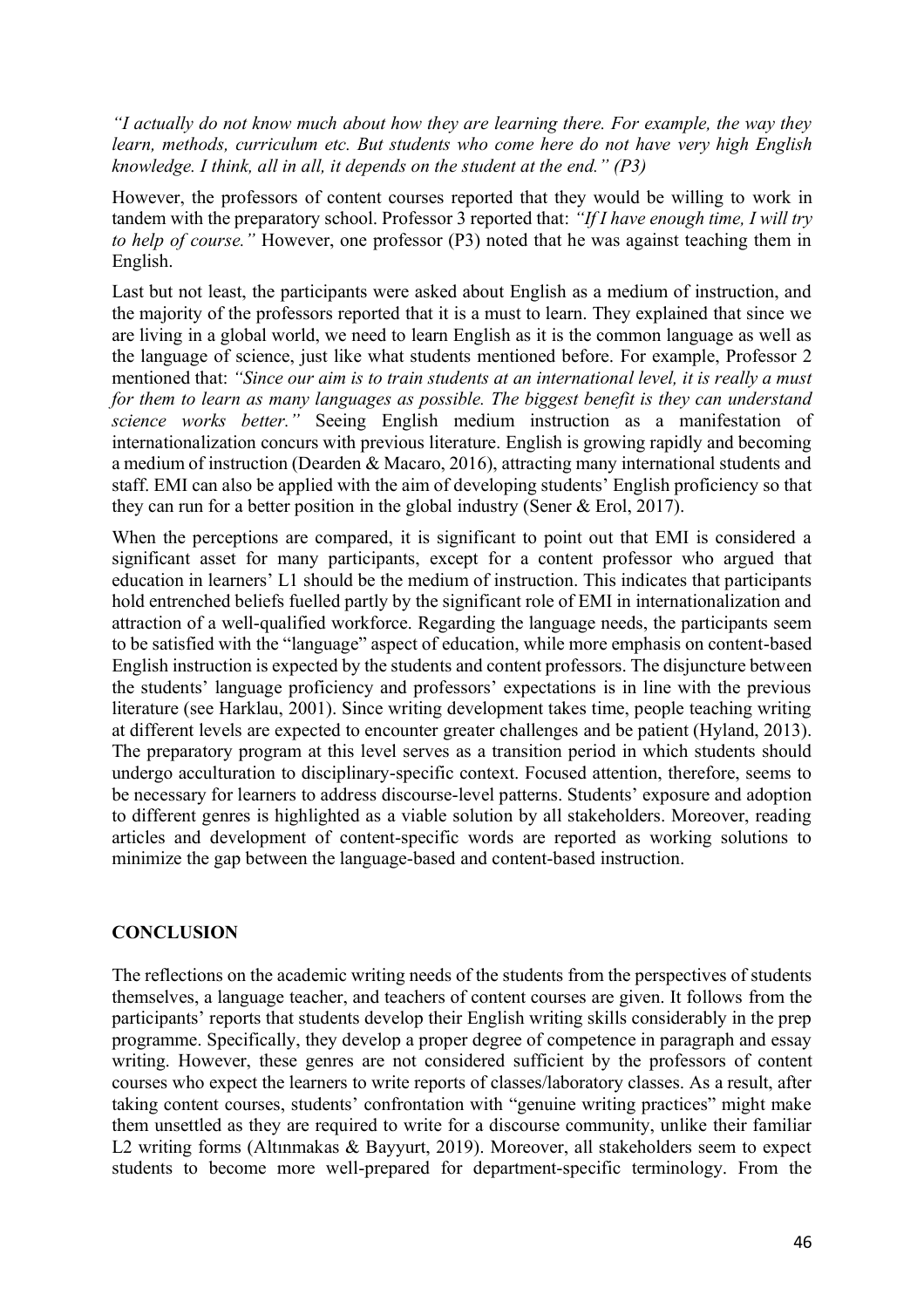language instructor's perspective, students' progress has been found satisfactory considering their moderate level of proficiency at the beginning of the semester, while professors of content courses seem to expect more regarding the development of disciplinary registers. In such a case, a mismatch between the students' actual and desired performance is likely to occur.

The findings also reveal that English for Specific Academic Purposes (ESAP) Writing was found beneficial both by the students and professors while the instructor cautions that ESAP classes for learners with moderate language backgrounds might be overwhelming. However, the professors of the content courses expect content-based writing skills and vocabulary, which seems to be something beyond what English language instructors can do especially with lowproficiency students. Apart from students' proficiency, instructors' investment in departmentspecific content might determine the success of the transition from a language-focused realm to a content-focused one. It might be an unrealistic expectation for many language teachers, if not all, to be equipped with field-specific vocabulary or other discipline-specific writing genres. The idea that department-specific terms and vocabulary should be mastered when students start taking department courses is shared by all stakeholders. However, to encourage the students to be receptive to the department topics, more emphasis on content-based writing tasks could be made. That is, to make the transition less painful, more department-based topics should be covered, and a variety of genres could be used to integrate a "department feeling". Such a move might encourage learners to feel that their investment is reasonable.

Even though students' pursuit of studies in English is welcomed by two of the content professors, it is worth noting that such an idea is not embraced by a professor who is teaching content courses. Such entrenched beliefs are likely to be reflected into teaching practices. Therefore, commitment of all stakeholders is a repeated call to spend a concerted effort (Airey, 2016; Kırkgöz, 2009; Macaro, Akincioglu, & Dearden, 2016; Selvi, 2014). The fragmented picture of these diverse opinions could be considered an outward manifestation of the clashes between alluring internationalization attempts and pedagogical challenges.

The findings from the study are limited to English-medium departments, and the Civil engineering department was chosen as a representative of those departments. The findings to be gleaned from different studies could produce different findings and different perspectives as different language teaching contexts require different competencies at varying levels. Even though the inclusion of the perspectives of different stakeholders is enriching especially for needs analysis, it is thought that more in-depth data might be essential to triangulate the data obtained from this study. For instance, keeping track of students' writing over a long period could provide a better picture. Moreover, this study is reduced to writing skill, and other language skills or components could be investigated to see different aspects. The study might prove to be beneficial for researchers, decision-makers and serve as a call for a better employment of English medium instruction. Given that language learners are expected to be immersed in the target language and EMI offers such an atmosphere to a certain extent, benefitting from such instruction could make the learners more motivated. However, what would excite the keen supporters and sceptics alike and give a more nuanced view of the hotly contested issue at this stage would be looking for ways to promote the effectiveness of teaching through critical decision-making, or, in Elbow's terms, play doubting and believing games.

## **REFERENCES**

Airey, J. (2016). CLIL and EAP (Content and language integrated learning and English for academic purposes). In K. Hyland & P. Shaw (Eds.), *Routledge handbook of English for academic purposes* (pp. 71–83). Abingdon: Routledge.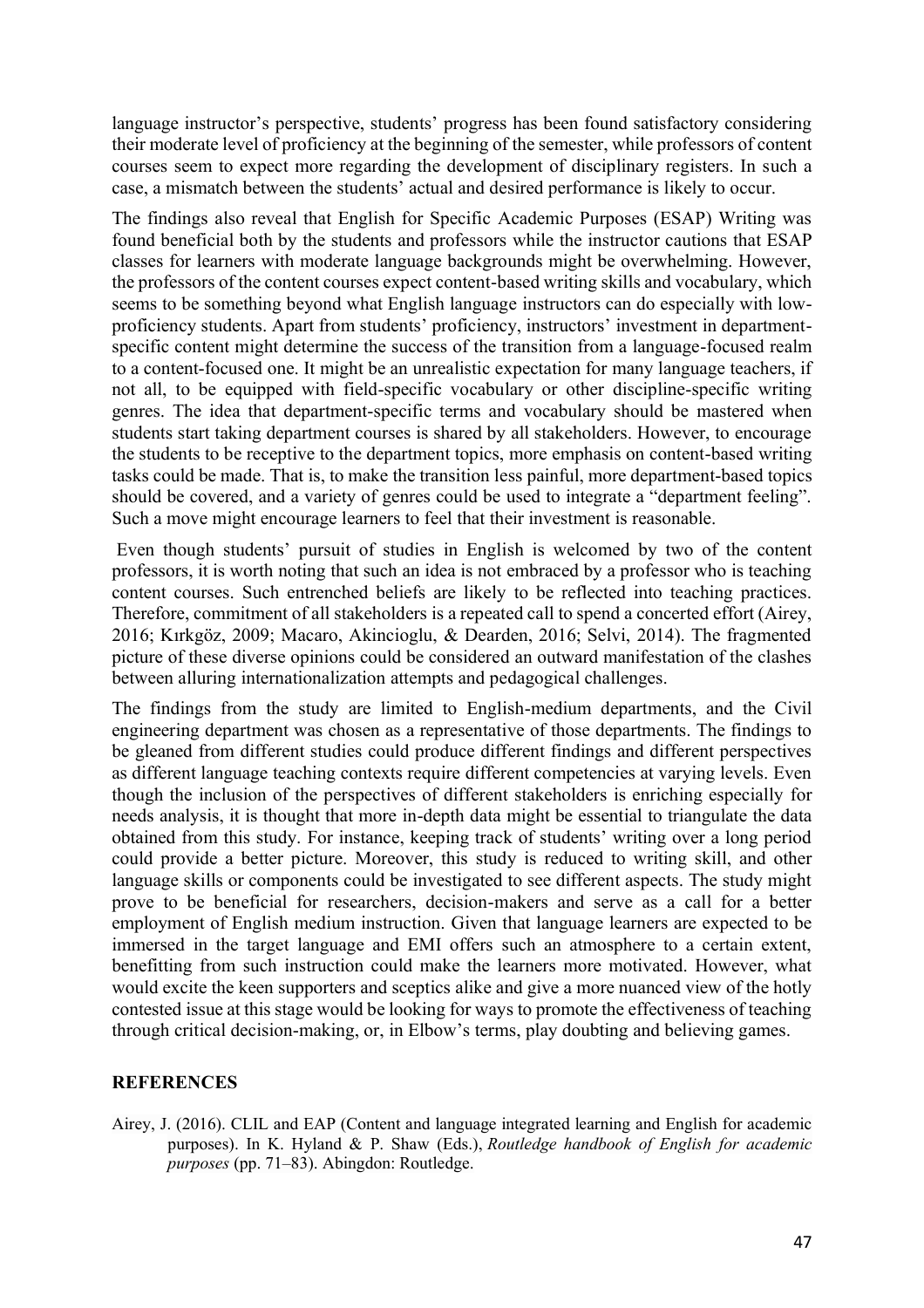- Al Fadda, H. (2012). Difficulties in academic writing: From the perspective of King Saud University postgraduate students. *English Language Teaching, 5*(3),123-130. doi:10.5539/elt.v5n3p123.
- Altınmakas, D., & Bayyurt, Y. (2019). An exploratory study on factors influencing undergraduate students' academic writing practices in Turkey. *Journal of English for Academic Purposes, 37*, 88–103. doi:10.1016/j.jeap.2018.11.006.
- Arık, B. T., & Arık, E. (2014). The role and status of English in Turkish higher education. *English Today*, *30*(4), 5-10. [https://dx.doi.org/10.1017/S0266078414000339.](https://dx.doi.org/10.1017/S0266078414000339)
- Aslan, M. (2017). The debate on English-medium instruction and globalisation in the Turkish context: A sociopolitical perspective. *Journal of Multilingual and Multicultural Development*, 39(7), 602-616. doi:10.1080/01434632.2017.1417413.
- Bozdoğan, D., & Karlıdağ, B. (2013). A Case of CLIL Practice in the Turkish context: Lending an ear to students. *Asian EFL Journal, 15*(4), 89–110. https://www.elejournals.com/asian-efljournal/the-asian-efl-journal-quarterly-volume-15-issue-4-december-2013/
- Çepni, S. (2018). *Kuramdan uygulamaya STEM eğitimi*. (2. Baskı). Ankara: Pegem Akademi Yayınları.
- Chang, Y.-Y. (2010). English-medium instruction for subject courses in tertiary education: Reactions from Taiwanese undergraduate students. *Taiwan International ESP Journal, 2*(1), 55–84. [https://nurulfarhani7971.weebly.com/uploads/2/7/5/4/27546657/emi\\_3.pdf](https://nurulfarhani7971.weebly.com/uploads/2/7/5/4/27546657/emi_3.pdf)
- Cosgun, G., & Hasırcı, B. (2017). The impact of English medium instruction (EMI) on students' language abilities. *International Journal of Curriculum and Instruction, 9*(2), 11-20. <http://ijci.wcci-international.org/index.php/IJCI/article/view/73>
- Creswell, J. W. (2014). *Research design qualitative, quantitative and mixed methods approaches* (4th ed.). Thousand Oaks: CA Sage.
- Dearden, J. (2014). *English as a medium of instruction–a growing global phenomenon.* Oxford: British Council.
- Dearden, J., & Macaro, E. (2016). Higher education teachers' attitudes towards English medium instruction: A three-country comparison. *Studies in Second Language Learning and Teaching*, *6*(3), 455-486. doi: 10.14746/ssllt.2016.6.3.5
- Dörnyei, Z. (2007). *Research methods in applied linguistics: Quantitative, qualitative, and mixed methodologies* (Oxford applied linguistics). Oxford: Oxford University Press.
- Ekoç, A. (2018). English medium instruction (EMI) from the perspectives of students at a technical university in Turkey. *Journal of Further and Higher Education*, 44(2), 231–243. doi:10.1080/0309877x.2018.1527025
- Evans, S., & Morrison, B. (2011). Meeting the challenges of English-medium higher education: The first year experience in Hong Kong. *English for Specific Purposes, 30*, 198–208. <https://doi.org/10.1016/j.esp.2011.01.001>
- Galloway, N., Kriukow, J., & Numajiri, T. (2017). *Internationalisation, higher education and the growing demand for English: An investigation into the English Medium of Instruction (EMI) movement in China and Japan.* London: British Council.
- Grabe, W. (2001). Notes toward a theory of second language writing. In T. Silva, & P.K. Matsuda (Eds.), *On second language writing* (pp. 39-57). Mahwah, NJ: Lawrence Erlbaum Associates.
- Harklau, L. (2001). From high school to college: Student perspectives on literacy practices. *Journal of Literacy Research, 33(1), 33–70.* doi[:10.1080/10862960109548102.](https://doi.org/10.1080/10862960109548102)
- Hyland, K. (2002). Options of identity in academic writing. *ELT Journal, 56*(4), 351-358. <https://doi.org/10.1093/elt/56.4.351>
- Hyland, K. (2013). Writing in the university: Education, knowledge and reputation. *Language Teaching, 46*(1), 53-70.<https://doi.org/10.1017/S0261444811000036>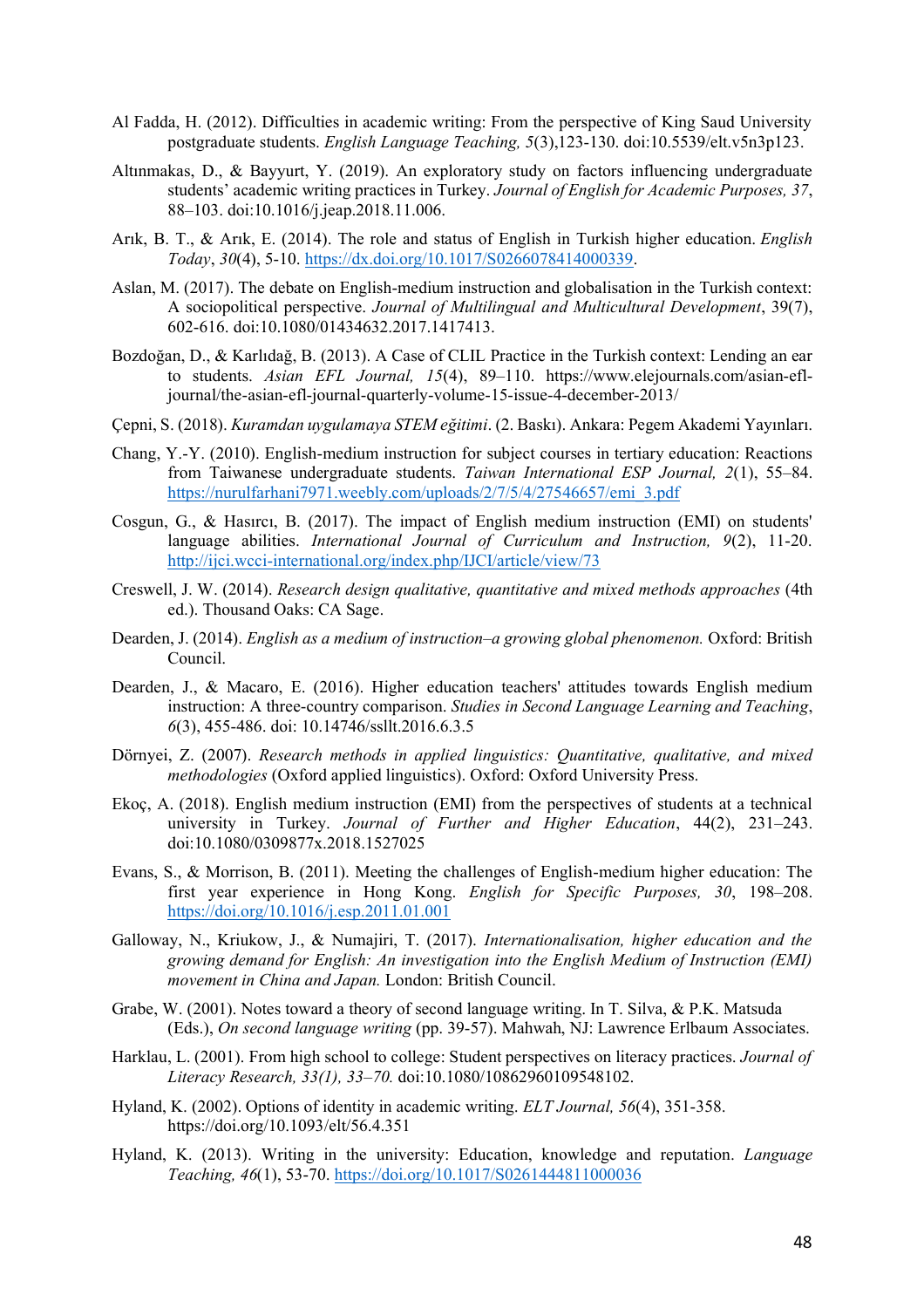- Karakaş, A. (2016). Turkish lecturers' views on the place of mother tongue in the teaching of content courses through English medium. *Asian Englishes,* 18(3), 242-257. <https://doi.org/10.1080/13488678.2016.1229831>
- Karakaş, A. (2019). A critical look at the phenomenon of 'a mixed up use of Turkish and English' in English-Medium Instruction universities in Turkey. Journal of Higher Education and Science, 9(2), 205-215. doi: 10.5961/jhes.2019.322
- Kılıç, G. (2018). *Stakeholders' perception of the academic writing needs of EMI university students and how these needs are met: A case study*. Unpublished master's thesis. Bilkent University, Ankara.
- Kılıçkaya, F. (2006). Instructors' attitudes towards English-medium instruction in Turkey. *Humanising Language Teaching 8*(6).
- Accessed April 2020. [http://www.hltmag.co.uk/nov06/mart01.htm.](http://www.hltmag.co.uk/nov06/mart01.htm)
- Kim, E. G., Kweon, S., & Kim, J. (2016). Korean engineering students' perceptions of English-medium instruction (EMI) and L1 use in EMI Classes. *Journal of Multilingual and Multicultural Development, 38*(2), 130–145. doi:10.1080/ 01434632.2016.1177061.
- Kırkgöz, Y. (2007). English language teaching in Turkey policy changes and their implementations. *RELC Journal, 38*(2), 216-228.<https://doi.org/10.1177/0033688207079696>
- Kırkgöz, Y. (2009). Students' and lecturers' perceptions of the effectiveness of foreign language instruction in an English-medium university in Turkey. *Teaching in Higher Education, 14*(1), 81-93. doi:10.1080/13562510802602640
- Laufer, B., Elder, C., Hill, K., & Congdon, P. (2004). Size and strength: do we need both to measure vocabulary knowledge? *Language Testing, 21*(2), 202-226[.](https://doi.org/10.1191/0265532204lt277oa) <https://doi.org/10.1191/0265532204lt277oa>
- Lillis, T., & Turner, J. (2001). Student writing in higher education: Contemporary confusion, traditional concerns. *Teaching in Higher Education, 6*(1), 57-68. <https://doi.org/10.1080/13562510020029608>
- Macaro, E., & Akincioglu, M. (2018). Turkish university students' perceptions about English medium instruction: Exploring year group, gender and university type as variables. *Journal of Multilingual and Multicultural Development 39* (3), 256–270. doi:10.1080/01434632.2017.1367398
- Macaro, E., Akincioglu, M., & Dearden, J. (2016). English medium instruction in universities: A collaborative experiment in Turkey. *Studies in English Language Teaching, 4*(1), 51–76. doi:10.22158/selt.v4n1p51
- Macaro, E., Curle, S., Pun, J., An, J., & Dearden, J. (2017). A systematic review of English medium instruction in higher education. *Language Teaching, 51*(01), 36–76. doi:10.1017/s0261444817000350
- Richards, J. C., & Renandya, W. A. (Ed). (2002). Methodology in language teaching: An anthology of current practice. Cambridge: Cambridge University Press.
- Rusinovci, X. (2015). Teaching writing through process-genre based approach. *US-China Education Review, 5*(10), 699-705. doi: [10.17265/2161-623X/2015.10A.006](https://www.researchgate.net/deref/http%3A%2F%2Fdx.doi.org%2F10.17265%2F2161-623X%2F2015.10A.006)
- Saldana, J. (2013). *The coding manual for qualitative researchers.* Sage Publications Ltd.
- Selvi, A. F. (2014). The medium-of-instruction debate in Turkey: Oscillating between national ideas and bilingual ideals. *Current Issues in Language Planning, 15*(2), 133–152. doi:10.1080/14664208.2014.898357
- Sener, S., & Erol, I. K. (2017). Motivational orientations and self-efficacy beliefs of Turkish students towards EFL learning. *Eurasian Journal of Educational Research, 67,* 251-267. https://ejer.com.tr/public/assets/catalogs/en/sabriyeismail.pdf